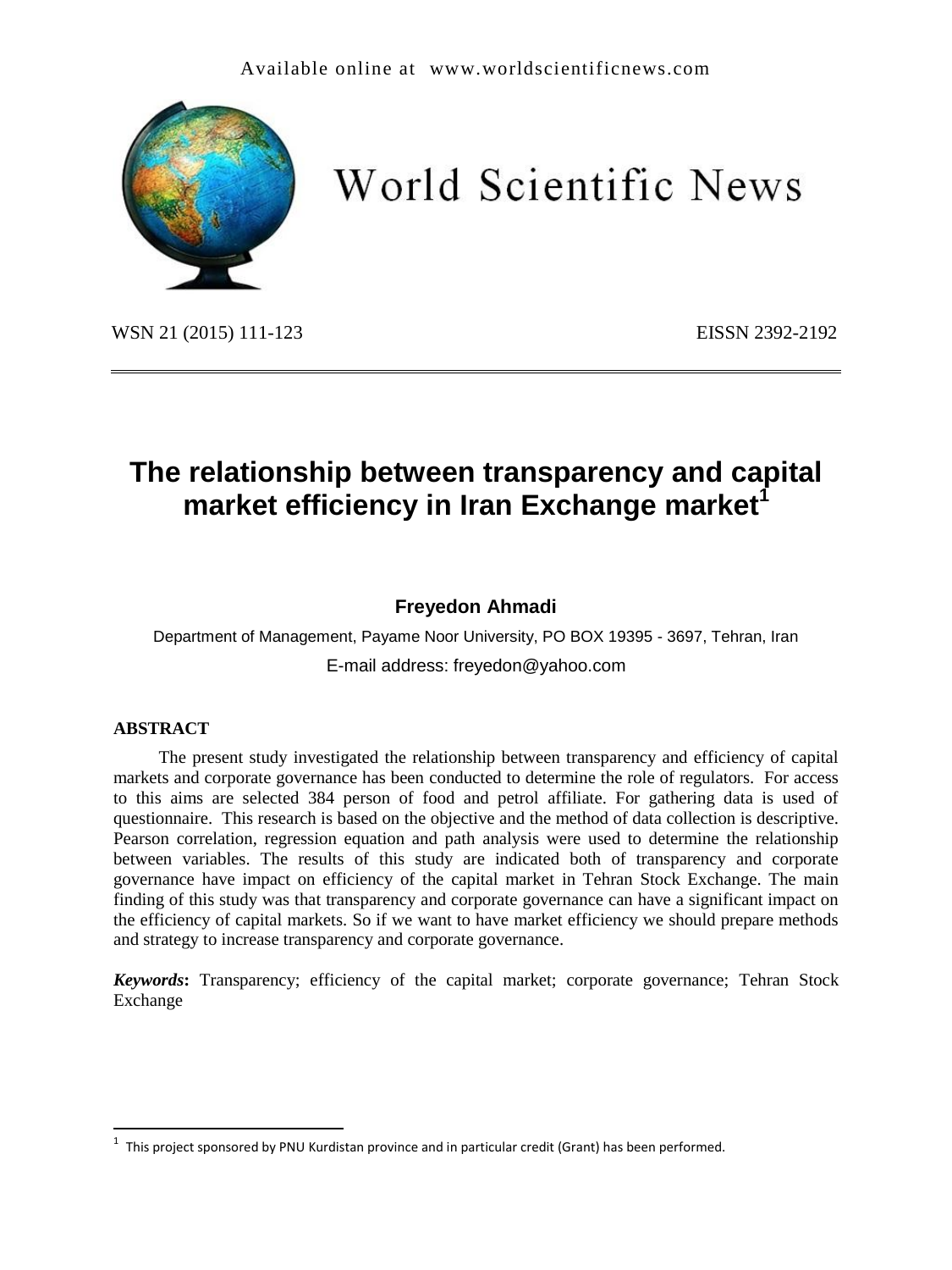#### **1. INTRODUCTION**

Transparency discussions have exacerbated following the financial crisis, making world leaders repeatedly call out for more transparency in financial markets. However, it has not yet been established that increased transparency necessarily improves market outcomes. The academic literature generally agrees that changed pre- or post-transparency will alter market outcomes by changing the behavior of market participants (e.g., Boehmer, Saar and Yu, 2005; Porter and Weaver, 1998; Bloomfield, O'Hara and Saar, 2011). However, there is less agreement on the direction of the effect, i.e. whether increased transparency improves or deteriorates market quality. For example, both positive and negative effects have been demonstrated theoretically in several transparency studies (see e.g. Madhavan, 1995, 1996; Naik, Neuberger and Viswanathan, 1999; Baruch, 2005).

On the empirical side, a handful of studies document a positive link between increased transparency and market outcomes. Swan and Westerholm (2006) empirically study 33 major stock exchanges and analyze which transparency features and market designs are associated with desirable market outcomes, such as high liquidity. They conclude that market designs that favor greater (pre- or post-trade) transparency typically outperform more opaque market structures. This is in line with a series of recent papers concluding that increased trade transparency will increase liquidity (Boehmer, Saar and Yu, 2005; Zhao and Chung, 2007), improve price discovery (Hendershott and Jones, 2005), lower volatility (Chung and Chuwonganant, 2007) and ameliorate various other market outcomes (Eom, Ok and Park, 2007). But despite widespread belief – in particular among policy makers 3 – that increasing transparency leads to a fairer and informatively more efficient market, there are empirical studies hat contrast this (see e.g. Madhavan, Porter and Weaver, 2005).

This is particularly true in the debate on broker anonymity, where the case against increased pre-trade transparency is prevalent (Foucault, Moinas and Theissen, 2007; Simaan, Weaver and Whitcomb, 2003; Comerton-Forde, Frino and Mollica, 2005; Desgranges and Foucault, 2005; Rindi, 2008). The benefits of increased post-trade transparency have similarly been questioned in several studies that do not find that changes in the data publication regime – such as changed timing of reporting – leads to liquidity improvements (Gemmill, 1996; Saporta, Trebeschi and Vila, 1999; Board and Sutcliffe, 1995).

In short, there is no clear consensus in the existing literature on the exact liquidity impact of increased pre- and post-trade transparency. However, it is possible that the lack of consensus results from strictly examining discrete events, which can produce different outcomes due to inevitably different transparency levels within each empirical setting. As previously described, this study addresses this issue by introducing a time-varying proxy for the effective level of transparency (number of data users), which allows for an evaluation of how liquidity improves or deteriorates for a range of different transparency levels.

This paper investigates whether an increase in pre-close transparency alters the effectiveness of stock closing call. Previous studies have examined the impact of stock closing call on price efficiency at market closing, and conclude that the introduction of stock closing call could enhance market quality (e.g., Pagano and Schwartz, 2003; Huang and Tsai, 2008). On the other hand, prior studies have examined the effects of transparency on trading behavior of informed traders and the results to date are far from conclusive. One argues that informed traders trade more accurately in a transparent environment since they could tap the liquidity offered by the limit-order book more efficiently (e.g., Madhavan et al., 2005).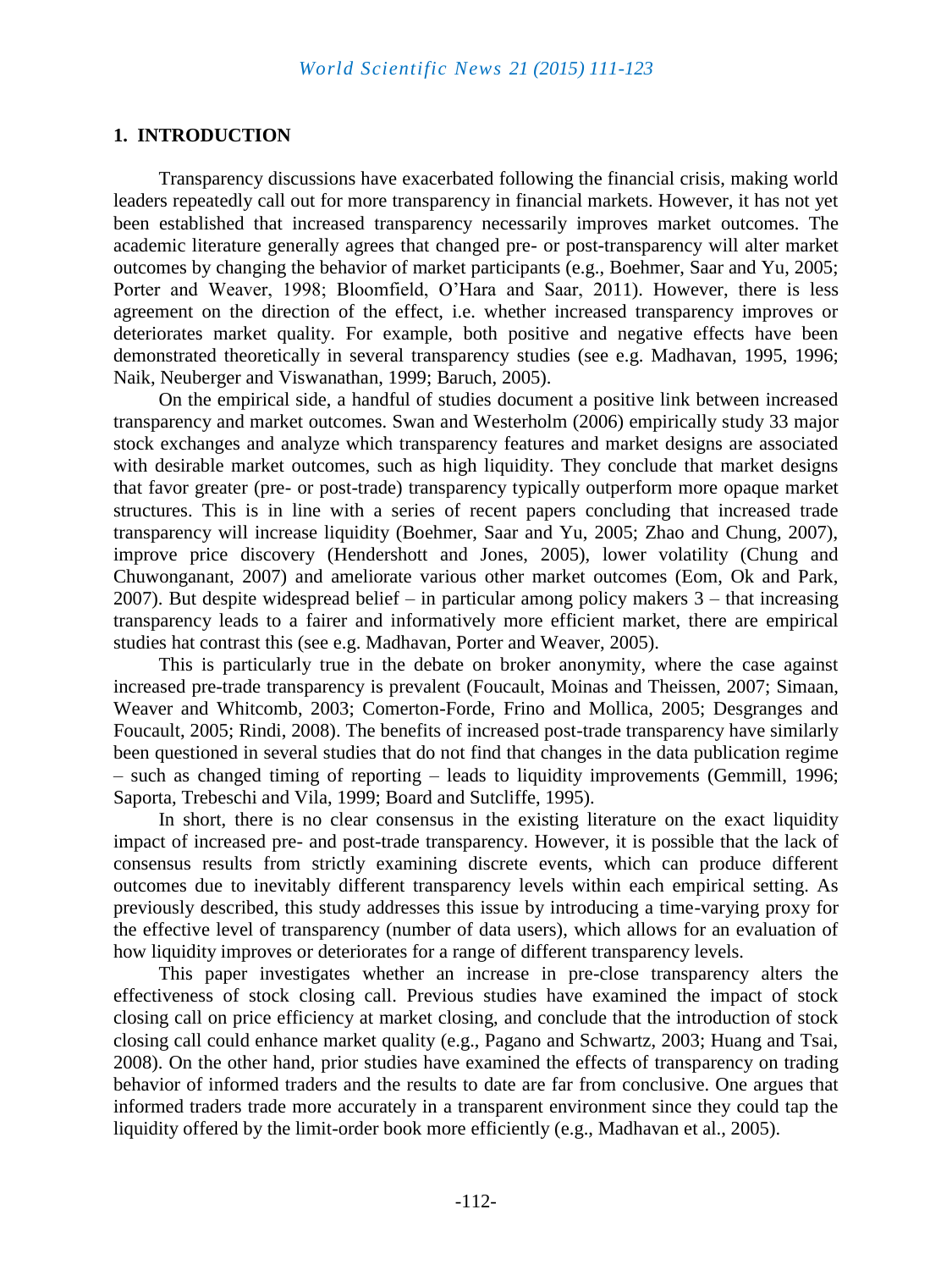The other suggests that informed traders prefer markets with less transparency to avoid revealing their private information (e.g., Chowdhry and Nanda, 1991; Comerton-Forde and Rydge, 2006). While there is no consensus in the literature on the influence of transparency on trading behavior of informed traders, this paper provides additional evidence regarding this issue by examining the impact of pre-close transparency on the efficacy of stock closing call.

Starting from January 1, 2005, the Iran Stock Exchange (IRSE) enhances transparency by disclosing the best five bids and asks prices and related unexecuted orders in the trading period between 9:00 and 13:25. At the same time, the IRSE disseminates no information regarding the limit-order book during the five-minute closing call period surrounding this institutional change. Thus, this unique design provides an opportunity to examine how an increase in pre-close transparency affects informed trading near market closing and then price efficiency of stock closing call.

The empirical results indicate that the quotation information, including bid-ask spreads and market depth, do not change significantly near market closing following pre-close transparency increases. However, this change in pre-close transparency results in larger trading volume, and then induces higher adjusted R-square of market model and less absolute return autocorrelation at market closing. The findings provide evidence that the increase in pre-close transparency could enhance the price efficiency of stock closing call. Thus, this paper conclude that, after pre-close transparency increases, informed traders will increase their trading during stock closing call when disclosing no limit-order book information at that time. The findings support Chowdhry and Nanda (1991) that informed traders prefer to trade in an opaque environment.

The remainder of this study is organized as follows. Section 2 provides a brief literature review. Section 3 develops the research hypotheses. Section 4 describes how the sample is chosen and the methodology used in this paper. Empirical results are presented in section 5. Section 6 concludes the paper.

#### **2. LITERATURE REVIEW**

Previous research examines whether an introduction of stock closing call leads to an improvement in market quality. Most of previous literature concludes that stock closing call could enhance market quality. Hillion and Suominen (1998) examine the closing price behavior of the CAC 40 stocks on the Paris Bourse, and find that there exists high price volatility and bid-ask spreads near market closing due to price manipulation. Hillion and Suominen (1998) thus prompt the Paris Bourse to implement the closing call auction. Hillion and Suominen (2004) then develop a theoretical model of closing price manipulation and suggest that the call auction is the optimal closing mechanism because it could reduce price manipulation. Similarly, Pagano and Schwartz (2003) examine the impact of the introduction of stock closing call auction on market quality of Paris Bourse.

Pagano and Schwartz (2003) find that the introduction of stock closing call reduces transaction costs and sharpens price discovery at the end of the day. In addition, Pagano and Schwartz (2005) examine the impact of stock closing call on price determination on the NASDAQ. Pagano and Schwartz (2005) find that stock closing call also improve the market quality for the stocks listed in the Russell 2000.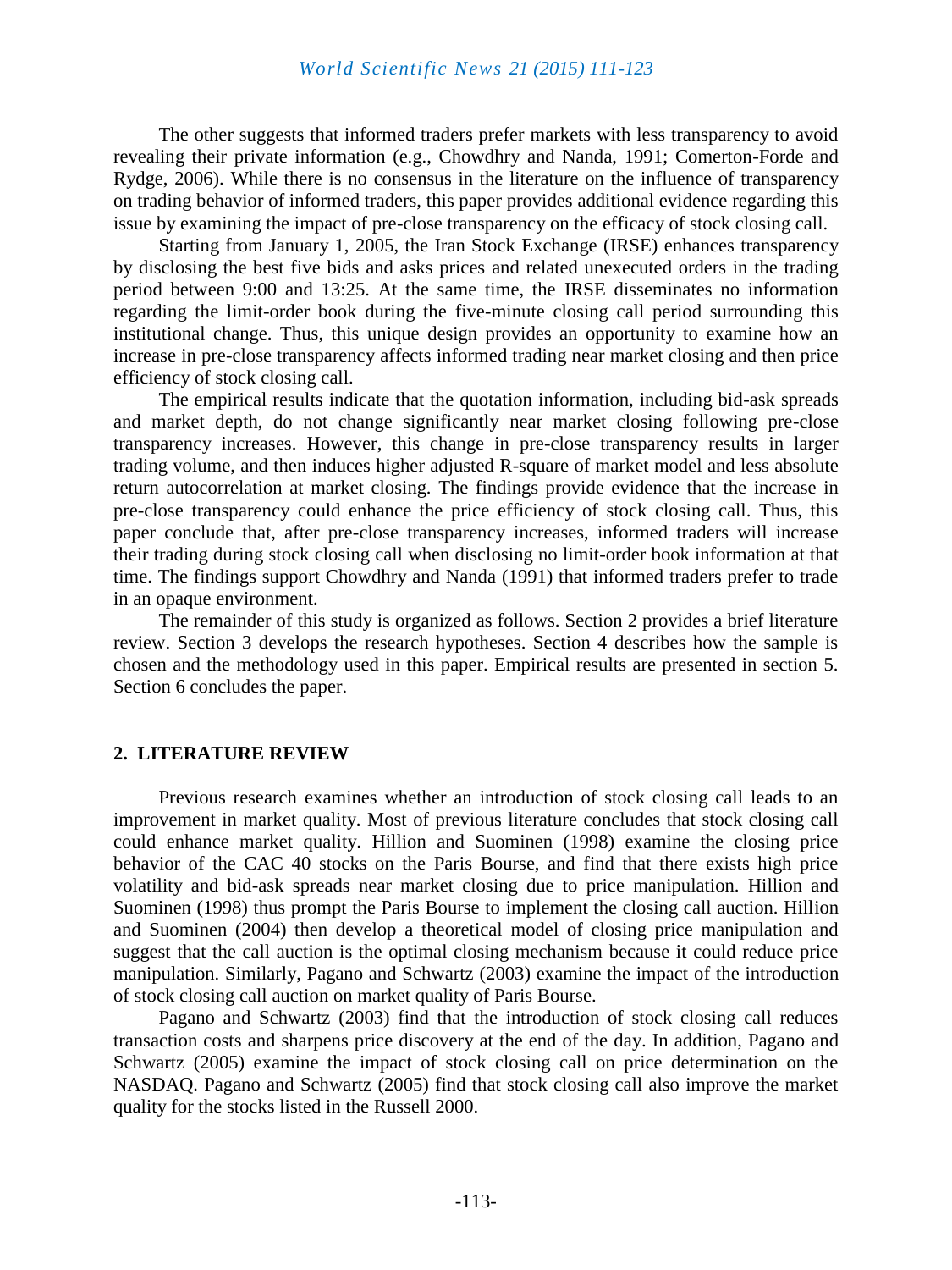#### *World Scientific News 21 (2015) 111-123*

Moreover, the introduction of stock closing call also improves the market quality in the Asia-Pacific stock markets. Comerton-Forde et al. (2007) examine whether the Singapore Exchange introduces opening and closing call auctions affect stock market quality, and find that the introduction of call auctions enhances the market quality at both market opening and closing. Huang and Tsai (2008) also examine the effects of the introduction of stock closing call on the TWSE. Huang and Tsai (2008) find that stock closing call could reduce the price volatility at market closing and enhances the market efficiency by reducing noise in stock closing prices.

On the other hand, the effects of transparency have attracted considerable attention from practitioners, researchers, and policymakers. Transparency is defined as the availability of information regarding participants' buy and sell orders before executed on the limit-order book (O'Hara, 1995). Prior studies assess the change in market quality associated with an increase in transparency; however, there is no consensus in the literature on whether increased transparency results in an improvement in market quality. Baruch (2005) constructs a theoretical model infer how an increase in transparency affects market quality. Baruch (2005) concludes that increased transparency reduces the bid-ask spread and increases the informational efficiency of stock price. Also, Boehmer et al. (2005) investigate the impact of the introduction of the OpenBook that provides limit-order book information to traders off the exchange floor on the NYSE. Boehmer et al. (2005) indicate that greater transparency leads to higher market liquidity and greater price efficiency.

Examining a reduction in the transparency of the limit-order book on the Island ECN, Hendershott and Jones (2005) find that the dominant market for the three most active ETF's decreases market quality following transparency decreases, and the market quality then improves when Island later redisplay its orders. Besides, Chung and Chuwonganant (2009) examine the influence of transparency on market quality using data surrounding the introduction of the Super Montage which is a fully integrated order display and execution system for NASDAQ-listed stocks. Chung and Chuwonganant (2009) show that both bid-ask spreads and return volatility decline significantly after the implementation of the SuperMontage, and conclude that the Super Montage does improve the market quality on the NASDAQ.

In contrast, Madhavan (1996) study the same question by theoretical model and their viewpoint is different from Baruch (2005). Furthermore, Madhavan et al. (2005) examine such an increase by empirical study to support the theoretical inference of Madhavan (1996). Madhavan et al. (2005) test whether an increase in transparency results in worse market quality after the Toronto Stock Exchange disseminates information about bid and ask depth at the top four price levels in the limit-order book. Madhavan et al. (2005) find that increased transparency results in higher trade execution costs and price volatility.

In summary, previous studies have provided considerable insight into the efficacy of stock closing call. Previous research has also generated interesting findings about the effects of transparency. However, no work has been conducted into the influence of pre-close transparency on the effectiveness of stock closing call when disclosing no limit-order book information at that time. Thus, this paper attempts to bridge this gap.

New technologies have been allowing developing countries to leapfrog some hard problems that are time-consuming to resolve or hopelessly entangled with other parts of the society and get to an advanced stage of capital markets. This is typified by the electronic trading system, and the electronic clearing, settlement and depository system. In fact, the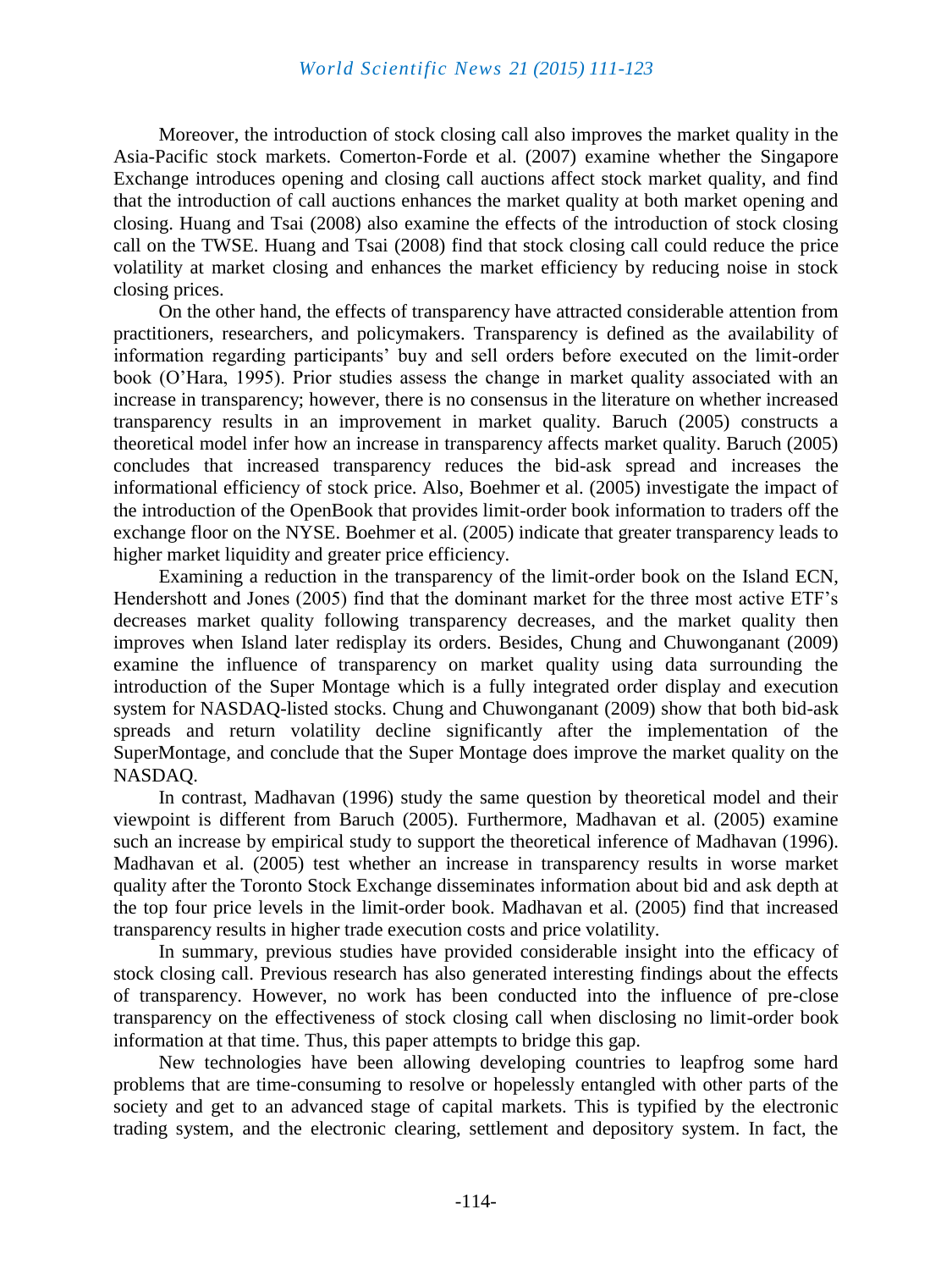introduction of the both systems has drastically rationalized some key elements of the capital market working in favor of developing countries.

However, capital markets in many developing countries remain illiquid primarily due to problems on the supply- and demand-sides of the markets.

Besides the supply- and demand-sides of the market, there are some market infrastructure elements of government bonds that will significantly contribute to market efficiency or liquidity if they are designed and/or structured sensitively enough to development country realities. The failure in addressing such market infrastructure elements often results in the misallocation of capital market development costs, a repo marker unworkable to facilitate market making obligations, and the underutilization of human intermediation.

Market intermediaries think twice before taking an initiative for making the market efficient by cutting back on their own brokerage commissions or bead/ask spreads. This is because an elasticity of a commission or spread cut to a trading volume is uncertain, and because there will be a time lag between a commission or spread cut and a trading volume pickup, if any. Primary dealership generally helps cope with this chicken-and-egg situation (see Section **Błąd! Nie można odnaleźć źródła odwołania.**). In competitive environments where intermediaries are sensitive to their own reputation in the marketplace, even post-trade dissemination of trade data such as prices and volumes at or after the close of the market gives market intermediaries a commercial incentive to narrow the spreads under competitive environments.

The market maker's adverse selection impairs the market's ability to dissipate market impact. The market maker may well minimize its market risk exposure by selecting smaller orders to execute. For the same reason, it may be less willing to trade with the investor when the market is volatile. Primary dealership with market making obligations is effective in alleviating this problem.

Market makers are usually granted access to competitive funding enabling them to support their inventories of marketable bonds in a commercially viable manner. An expanded repo market serves such a purpose well. In some countries, the central bank provides marketmaking support through a "secondary market window". It engages in trading of government bonds with private sector dealers to induce the liquidity into the market, hence accommodating the market maker's position taking.

Fees payable to the regulator, the clearinghouse, the depository, etc. may be so expensive due to limited economies of scale that investors may be discouraged from trading actively. It is not an uncommon practice in emerging markets to charge the fees to the investor every time it trades to financially support the market infrastructure. This is probably because most governments developing a brand-new market infrastructure in their economy are fiscally constrained, and they are influenced by the trend in developed markets of converting the market infrastructure into for-profit organizations. The government or its fiscally independent agencies charge fees to individual trades in a relatively small and low-volume market to build up and support the market infrastructure.

Since a liquid secondary market of government bonds is intended to serve a country's public interests, fees charged for trades apparently have externalities. It is more appropriate to finance the market infrastructure substantially by the government budget and/or more socially broad-based resources than just market players. The costs are meant to be spread out across all segments of the economy that benefit directly or indirectly from well-functioning capital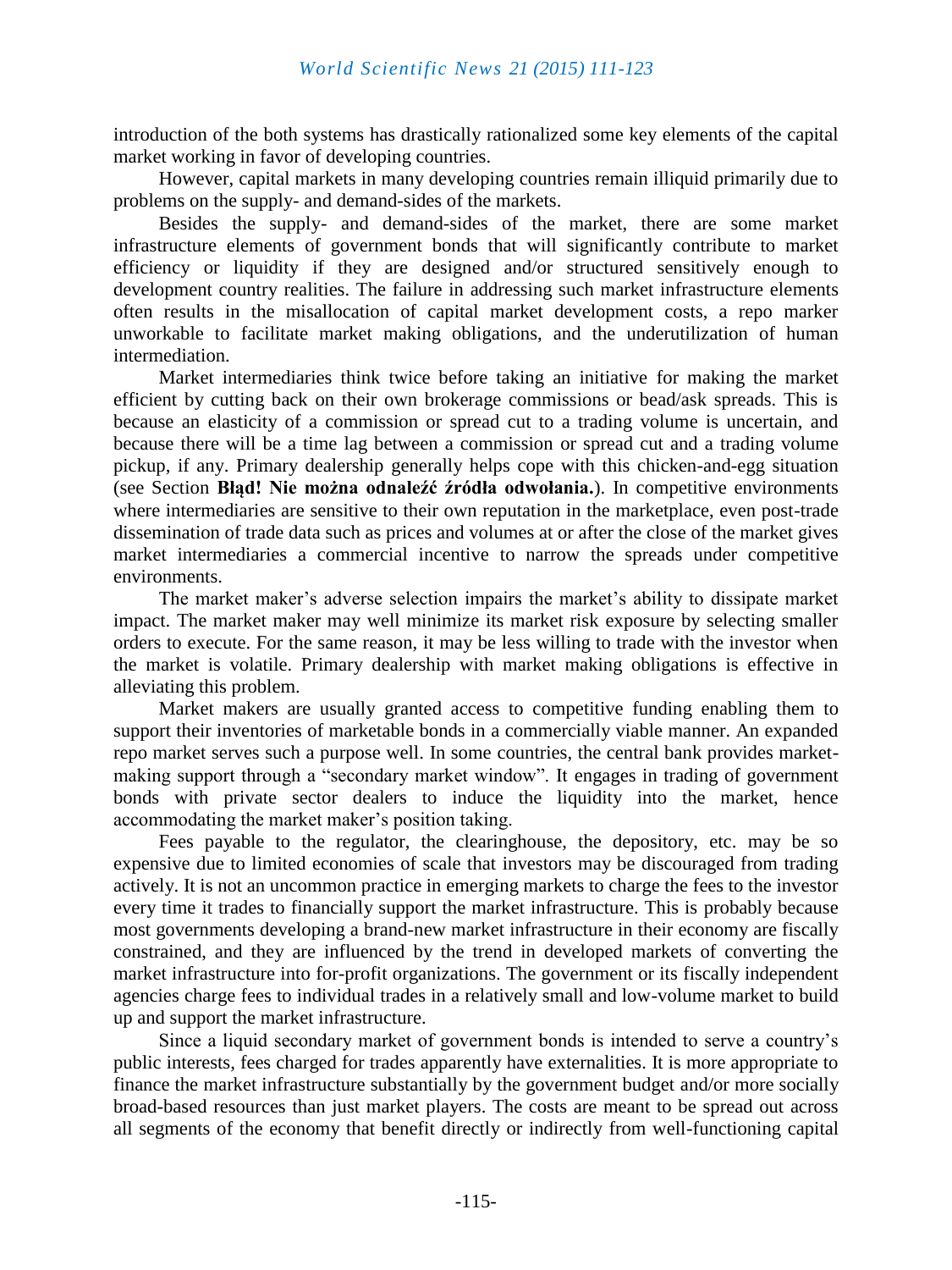markets including government bond market at least until the market has reached a full-fledged stage. To counter-balance an uncompetitive nature of market institutions, it is also imperative to require the operators of the market infrastructures to keep their operations transparent in accordance with stated disclosure rules.

Securities transaction taxes, like other types of trading costs, can obstruct price discovery and price stabilization, increase volatility, reduce market liquidity, and inhibit the informational efficiency of financial markets. This is because returns on short-term instruments and short-term transactions of long-term bonds are highly and negatively sensitive to securities transaction taxes.

Opportunity costs of trading also arise from imperfect flow of information. Market information generates trading, and then trading generates a new piece of market and trade information. Traditionally, private sector institutions are operationally more effective in this area. Therefore, this task may be outsourced to the private sector under governmental supervision.

#### **3. HYPOTHESES**

As suggested by Zhao and Chung (2006), informed traders buy when prices are below the estimates of fundamental value and sell when prices are above the estimates; hence, their trading could move prices to the estimates offundamental value. Since informed traders could estimate values accurately, their trading then makes prices more informative and efficient. Based on Zhao and Chung (2006), two competing hypotheses have been offered to explain the impact of pre-close transparency on informed trading and then price efficiency near market closing. On the one hand, an increase in pre-close transparency may result in lower price efficiency at market closing. Madhavan et al. (2005) states that, if transparency increases informed traders' expected profits by allowing them to tap the liquidity offered by the limitorder book more efficiently than in an opaque environment, then informed traders trade more accurately in a transparent environment, speeding up the process of price discovery. Since the TWSE increases pre-close transparency but disseminates no limit-order book information during stock closing call period, an increase of pre-close transparency should decrease price efficiency at market closing.

On the other hand, Chowdhry and Nanda (1991) suggest that informed traders prefer markets with less transparency to avoid revealing their private information, implying informed traders prefer to trade in an opaque environment. Also, Comerton-Forde and Rydge (2006) and Grossman and Miller (1988) indicate that informed traders prefer to trade in an opaque market where they could retain their informational advantage. Since Zhao and Chung (2006) argue that the trading of informed traders facilitates price efficiency, this paper predicts that the opacity of stock closing call should attract more informed trading after preclose transparency increases, and then results in higher price efficiency of stock closing call.

#### **4. DATA AND MATHODOLOGY**

Before the end of 2002, only the unexecuted orders of the limit-order book at the best bid and asks prices are disclosed. Due to the belief that increased transparency leads to a fairer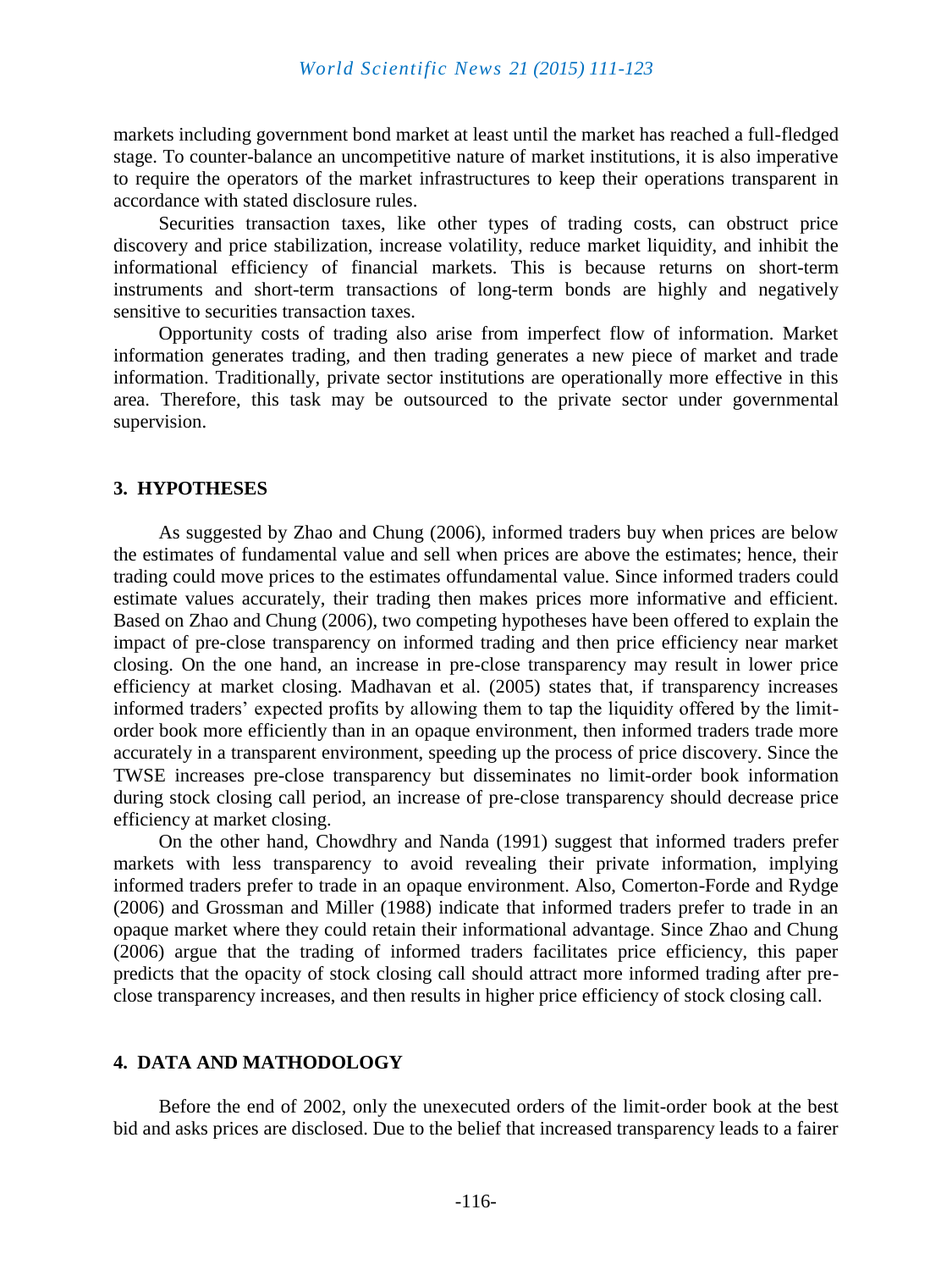and more efficient market, the IRSE enhances pre-close transparency by disclosing the best five bids and ask prices and related unexecuted orders on January 1, 2005. Nevertheless, the IRSE disseminates no information about the limit-order book during the five-minute closing call period at the same time. This makes the limit-order book at market closing a black box for traders. The price efficiency of stock closing call after pre-close transparency increases is therefore valuable to investigate.

Thus, this paper utilizes intraday data to analyze the effects of an increase in pre-close transparency on the effectiveness of stock closing call in the Iran stock market. The data is taken from the Iran Economic Journal (ITEJ) database, which provides the price and volume of executed orders and quotation information of limit-order book for each stock.

The sample period is divided into two sub-periods, namely, before and after the increase of pre-close transparency. Before, from October 8, 2005 to December 31, represents only the unexecuted orders at the best bid and ask prices are disclosed. Due to the data availability on the IEJ database, the After period in this study is starting from April 1, 2005. Moreover, this paper selects sample stocks according to the following criteria: (1) the stocks are common stocks on the IRSE; (2) the stocks are traded both before and after pre-close transparency increases; and (3) the stocks are the top 50 largest firms in the testing sample. Then, this paper gathers data with each five-minute interval during the last half-hour of the selected days.

To evaluate the impact of increased pre-close transparency on the effectiveness of stock closing call, this paper begins by calculating relative quoted spread and relative effective spread in each five-minute interval during 13:00-13:30. Adopting relative proxies could control for differences across stocks and time. Relative quoted spread and relative effective spread are the two standard measures of transaction costs. Relative quoted spread is estimated as the difference between the best ask price and bid price and then divided by the midpoint of the bid and ask price. In the interest of completeness, this paper also reports relative effective spread for each stock, measured as twice the difference between the transaction price and the midpoint of the bid and ask price and then divided by the midpoint of the bid and ask price. Similar to calculating spreads, market depth is measured by relative bid depth and relative ask depth. Relative bid depth for each stock is the quoted volume at the highest bid price in each five-minute interval divided by the total daily trading volume. Relative ask depth for each stock is the quoted volume at the lowest ask price in each five-minute interval divided by the

total daily trading volume.

This paper then utilizes relative trading volume to measure the impact of increased preclose transparency on trading activities near market closing. Both trading volume measured by lots and trading volume measured by dollar are used in this study. The change of relative trading activities near market closing surrounding pre-close transparency increases could provide some evidence regarding the trading behavior of informed traders. Relative trading volume is the trading volume in each five-minute interval relative to the total trading volume for the entire day.

Pagano and Schwartz (2003) propose a test of price efficiency via examining the price synchronicity across a set of stocks. An increase in the adjusted R-squares of market model would signal greater synchronicity in stock prices, thereby improving price efficiency. Thus, a comparison of the adjusted R-squares of market model at market closing surrounding preclose transparency increases provides evidence regarding the impact of pre-close transparency on price efficiency of stock closing call.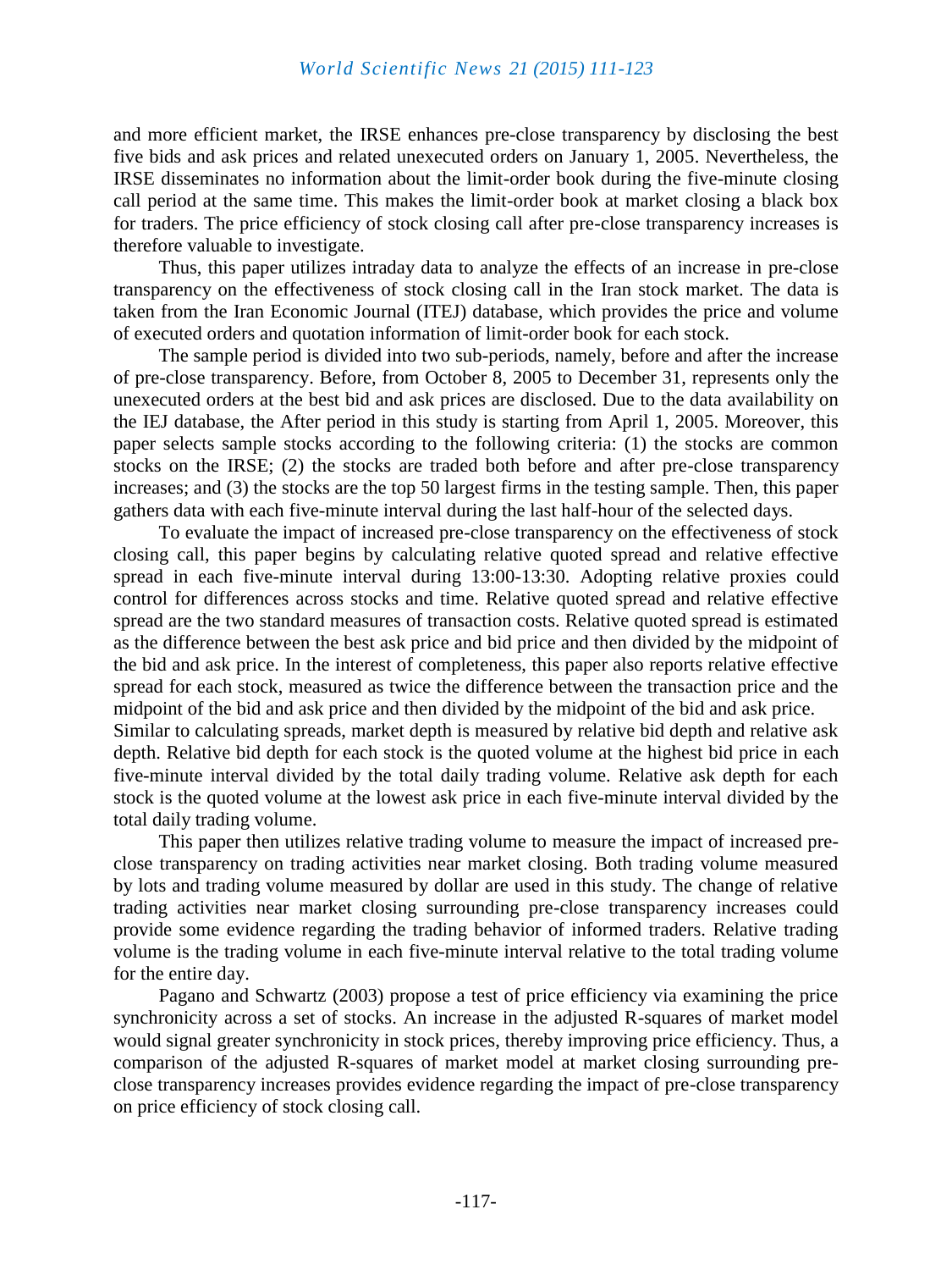The market model is estimated for stock return in each five-minute interval during 13:00-13:30. The Iran Weighted Stock Index (IRSI) is used as a proxy for the market portfolio. Therefore, the market model could be estimated as follows:

itd it0 it1 mtditd  $R = b + b R + e$  ……(1)

where:

Ritd is the return of stock i in time interval t for day d, Rmtd is the corresponding market return, eitd is a random error term, and bit0 and bit1 are coefficients to be estimated.

Return autocorrelation is another measure of price efficiency. Boehmer et al. (2005) indicate that a more efficient price process would be closer to a random walk and therefore exhibit less return autocorrelation (both positive and negative). Thus, this paper estimates absolute value of return autocorrelation rolled on a five-minute interval from 13:00 to 13:30 as follow:

| AutoCorr | | Corr(R ,R ) | it = i,t-1,d itd ……(2)

where:

AutoCorrit is the return autocorrelation of stock i in time interval t.

#### **5. RESULTS**

Table 1 and Table 2 present the preliminary analysis regarding the effects of the increase in pre-close transparency on quotation information near market closing. Table 1 shows the differences of bid-ask spreads during 13:00-13:30 surrounding pre-close transparency increases. Panel A of Table 1 indicate that the relative quoted spreads near market closing change insignificantly at the 5% level following pre-close transparency increases. Panel B of Table 1 also indicates that the change of the relative effective spreads nearing market closing are not significant after pre-close transparency increases.

**Table 1.** Bid-ask spreadnear Market Closing before and after Pre-Close Transparency Increases.

| Time                             | <b>Before</b> | After  | $\triangle$ Diff. = Diff. After -<br>Diff.Before |  |  |
|----------------------------------|---------------|--------|--------------------------------------------------|--|--|
| Panel A: Relative Quoted Spreads |               |        |                                                  |  |  |
| $(1)$ 13:00-13:05                | 0.0043        | 0.0043 |                                                  |  |  |
| $(2)$ 13:05-13:10                | 0.0043        | 0.0042 |                                                  |  |  |
| $(3)$ 13:10-13:15                | 0.0044        | 0.0043 |                                                  |  |  |
| $(4)$ 13:15-13:20                | 0.0044        | 0.0043 |                                                  |  |  |
| $(5)$ 13:20-13:25                | 0.0044        | 0.0043 |                                                  |  |  |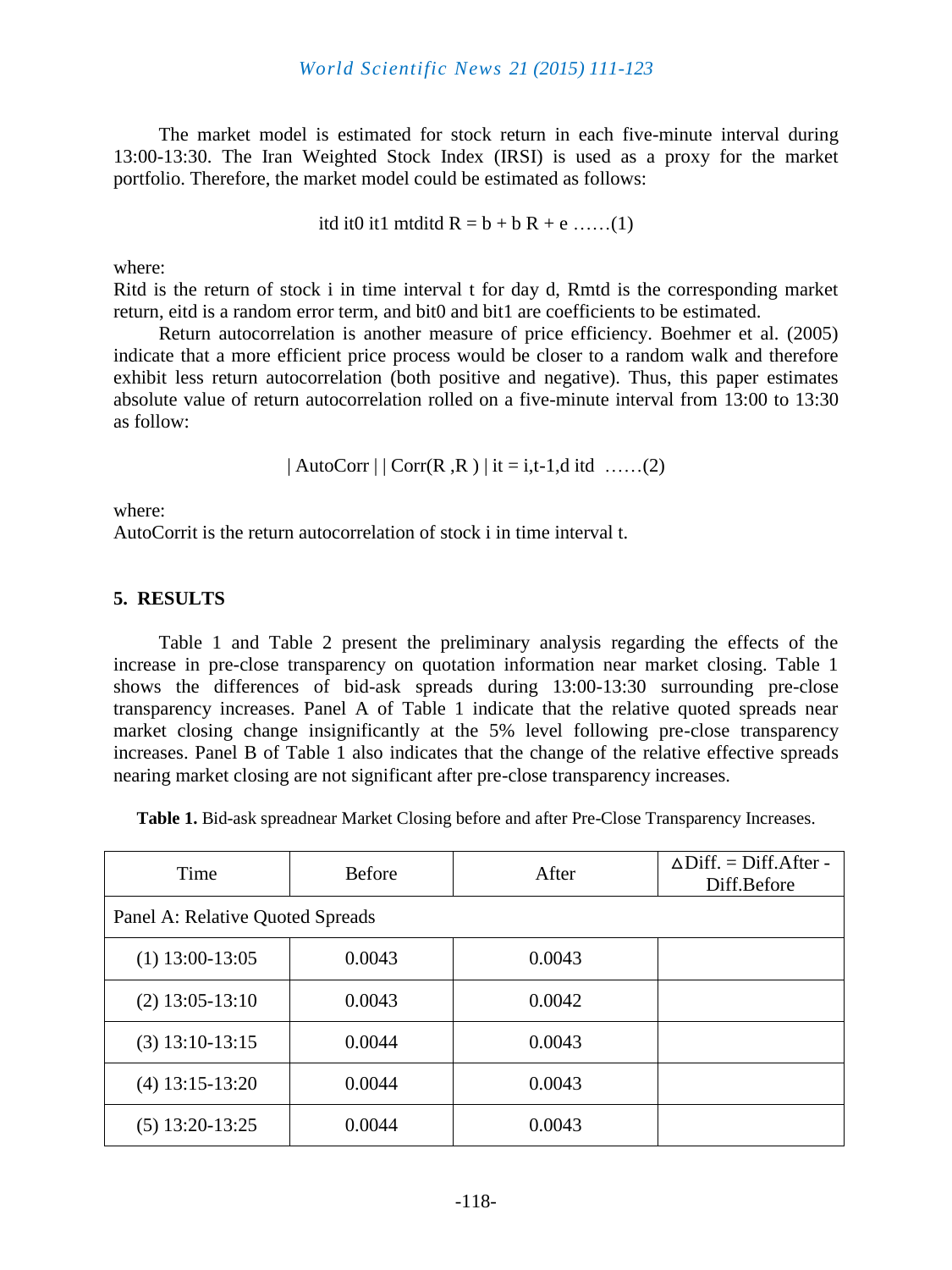| $(6)$ 13:25-13:30                   | 0.0045 | 0.0045 |       |  |  |
|-------------------------------------|--------|--------|-------|--|--|
| Diff.                               | 0.0001 | 0.0001 | 0.000 |  |  |
| $= (6) - (5)$                       | 2.39   | 3.87   | 0.053 |  |  |
| Panel B: Relative Effective Spreads |        |        |       |  |  |
| $(1)$ 13:00-13:05                   | 0.0043 | 0.0042 |       |  |  |
| $(2)$ 13:05-13:10                   | 0.0043 | 0.0042 |       |  |  |
| $(3)$ 13:10-13:15                   | 0.0043 | 0.0042 |       |  |  |
| $(4)$ 13:15-13:20                   | 0.0043 | 0.0042 |       |  |  |
| $(5)$ 13:20-13:25                   | 0.0043 | 0.0043 |       |  |  |
| $(6)$ 13:25-13:30                   | 0.0045 | 0.0045 |       |  |  |
| Diff.                               | 0.0002 | 0.0002 | 0.000 |  |  |
| $= (6) - (5)$                       | 3.01   | 4.11   | 0.07  |  |  |

This table presents the bid-ask spread near market closing before and after pre-close transparency increases. Before, from October 8, 2005 to December 31, 2014, represents only the unexecuted orders at the best bid and ask prices are disclosed. After, from April 1, 2005 to June 25, 2014, represents the unexecuted orders at the best five bid and ask prices are disclosed. Numbers in parentheses denote t-statistics. \*Significant at the 5% level. \*\*Significant at the 1% level.

Table 2 shows similar results in the differences of relative bid depth and relative ask depth. Panel A or Panel B of Table 2 indicate that the relative bid depth and relative ask depth near market closing do not change significantly surrounding pre-close transparency increases. Combing the results of bid-ask spreads and market depth, we find that increased pre-close transparency has no significant impact on the quotation information of limit-order book during the closing call period.

Trading Activities This paper now examines the relative trading volume near market closing before and after pre-close transparency increases. Panel A of Table 3 shows that, from 13:20-13:25 to 13:25-13:30, the relative trading volume measured by lots significantly increases from 0.0332 to 0.0426 with the t-value of 5.90 in the before period and increases from 0.0311 to 0.0507 with the t-value of 11.11 in the after period.

Furthermore, after pre-close transparency increases, the difference of relative trading volume measured by lots at market closing significantly increases from 0.0094 to 0.0196 with the t-value of 5.87. Similarly, Panel B of Table 3 shows that, after pre-close transparency increases, the difference of relative trading volume measured near market closing significantly increases from 0.0093 to 0.0196 with the t-value of 5.89. The results suggest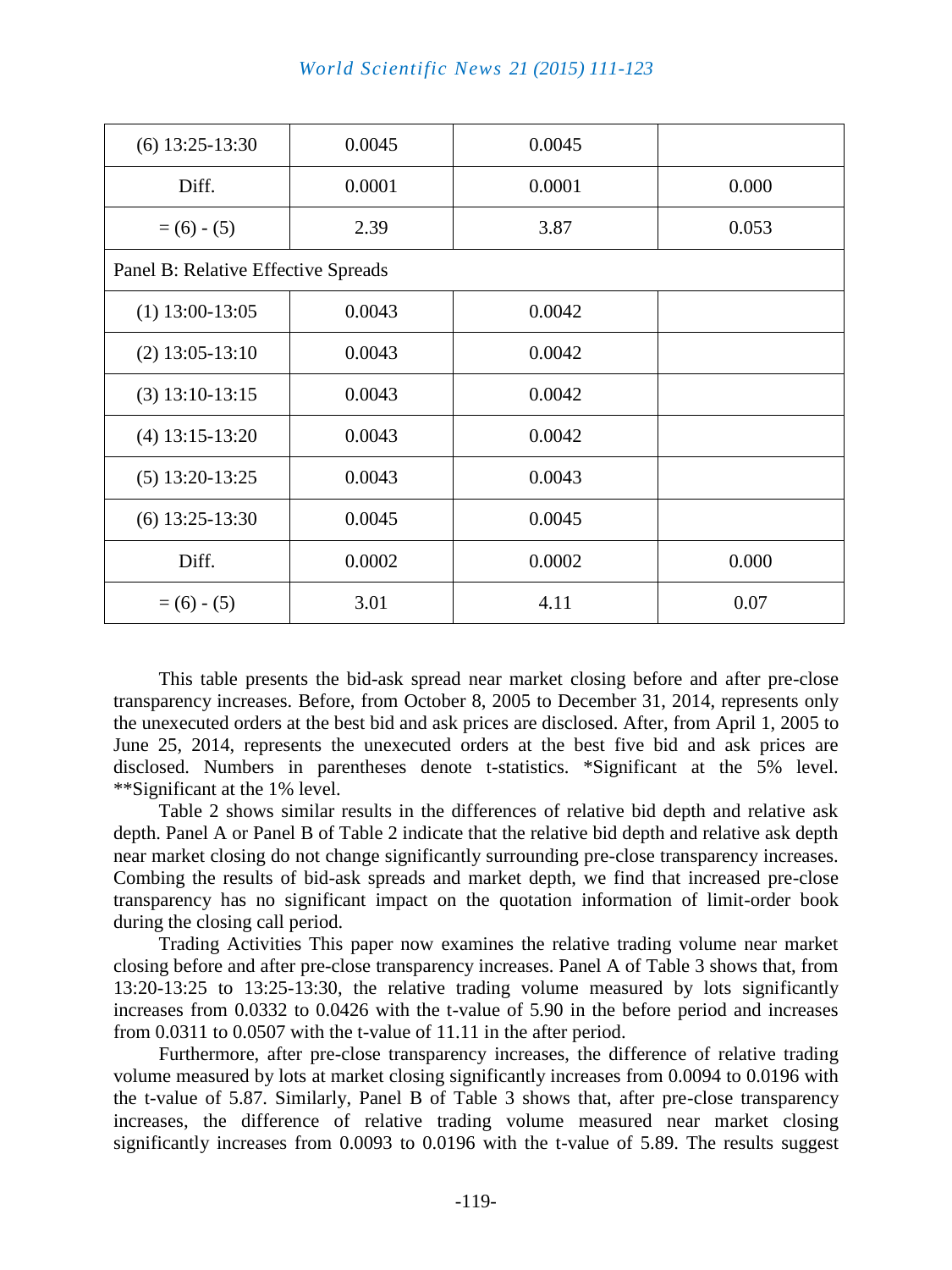### *World Scientific News 21 (2015) 111-123*

that, following pre-close transparency increases, there exists a significant increase in trading activities during the closing call period.

| Time                        | <b>Before</b> | After     | $\triangle$ Diff. = Diff. After -<br>Diff. Before |  |  |
|-----------------------------|---------------|-----------|---------------------------------------------------|--|--|
| Panel A: Relative Bid Depth |               |           |                                                   |  |  |
| $(1)$ 13:00-13:05           | 0.0379        | 0.0580    |                                                   |  |  |
| $(2)$ 13:05-13:10           | 0.0346        | 0.0582    |                                                   |  |  |
| $(3)$ 13:10-13:15           | 0.0369        | 0.0598    |                                                   |  |  |
| $(4)$ 13:15-13:20           | 0.0378        | 0.0523    |                                                   |  |  |
| $(5)$ 13:20-13:25           | 0.0381        | 0.0555    |                                                   |  |  |
| $(6)$ 13:25-13:30           | 0.0364        | 0.0616    |                                                   |  |  |
| Diff.                       | $-0.0017$     | 0.0061    | 0.0078                                            |  |  |
| $= (6) - (5)$               | $-0.51$       | 2.36      | 1.83                                              |  |  |
| Panel B: Relative Ask Depth |               |           |                                                   |  |  |
| $(1)$ 13:00-13:05           | 0.0211        | 0.0564    |                                                   |  |  |
| $(2)$ 13:05-13:10           | 0.0204        | 0.0546    |                                                   |  |  |
| $(3)$ 13:10-13:15           | 0.0201        | 0.0544    |                                                   |  |  |
| $(4)$ 13:15-13:20           | 0.0194        | 0.0540    |                                                   |  |  |
| $(5)$ 13:20-13:25           | 0.0194        | 0.0537    |                                                   |  |  |
| $(6)$ 13:25-13:30           | 0.0224        | 0.0532    |                                                   |  |  |
| Diff.                       | 0.0030        | $-0.0005$ | $-0.0035$                                         |  |  |
| $= (6) - (5)$               | 4.2           | $-0.23$   | $-1.43$                                           |  |  |

**Table 2.** Market Depth near Market Closing Before and After Pre-CloseTransparency Increases.

This table presents the market depth near market closing before and after pre-close transparency increases. Before, from October 8, 2002 to December 31, 2002 (a total of 60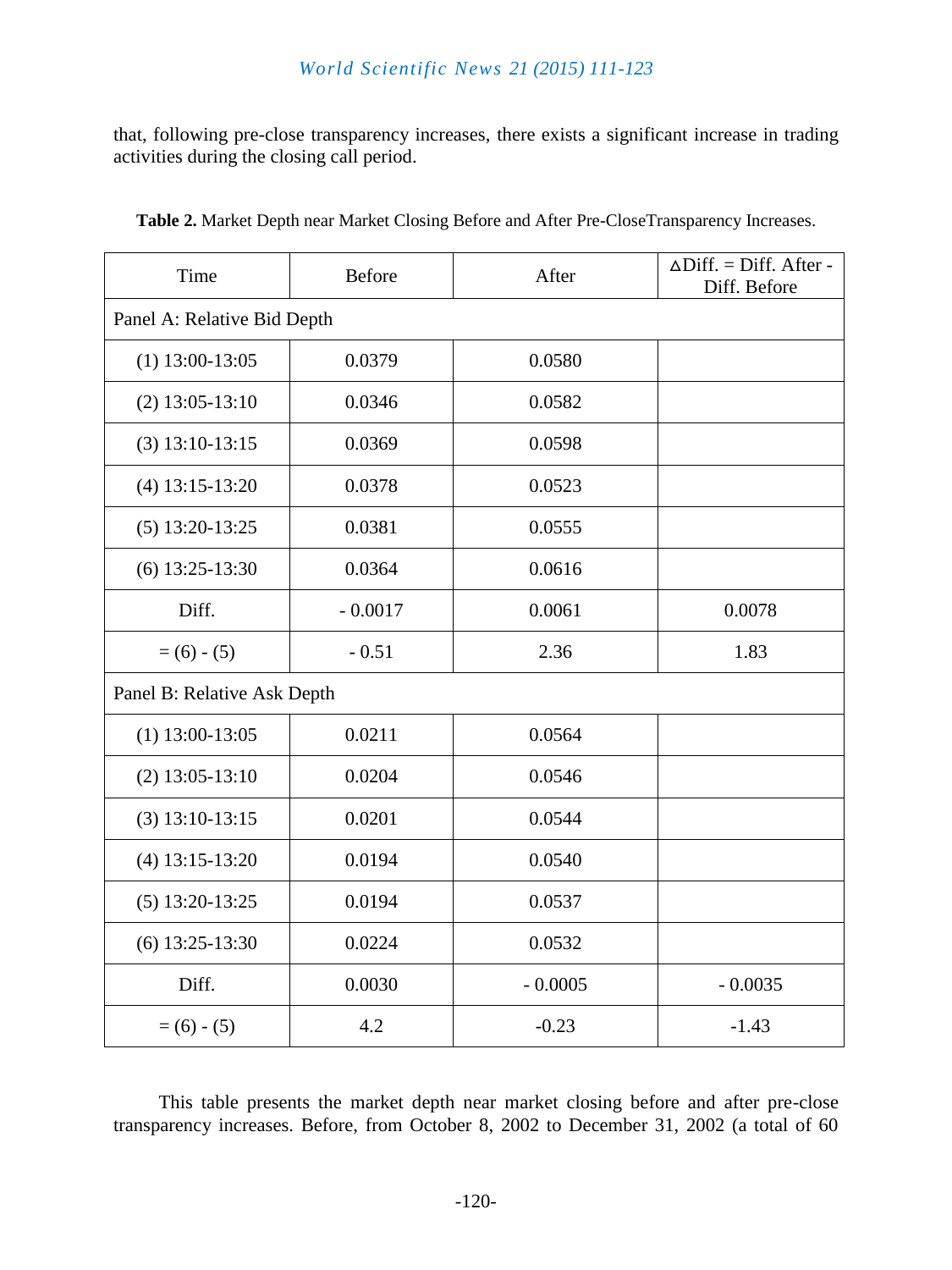trading days), represents only the unexecuted orders at the best bid and ask prices are disclosed. After, from April 1, 2003 to June 25, 2003 (a total of 60 trading days), represents the unexecuted orders at the best five bid and ask prices are disclosed. Numbers in parentheses denote t-statistics. \*Significant at the 5% level. \*\*Significant at the 1% level.

Price efficiency In order to test the price efficiency of stock closing call, this paper then examines the adjusted R-squares of market model and absolute return autocorrelations near market closing before and after pre-close transparency increases. Panel A of Table 4 presents the adjusted R-squares of market model during 13:00-13:30 surrounding the increase of preclose transparency. The results indicate a significant improvement in price discovery at market closing after pre-close transparency increases. In the before period, the adjusted Rsquare reduces significantly from 0.1182 in 13:20-13:25 to 0.0620 in 13:25-13:30 with the tvalue of -4.02. In the after period, the adjusted R-square increase significantly from 0.0477 in 13:20-13:25 to 0.2064 in 13:25-13:30 with the t-value of 6.56. As comparing the difference of the adjusted R-square between 13:20-13:25 and 13:25-13:30, this paper finds that the difference of the adjusted R-square increases significantly from -0.0562 to 0.1587 with the tvalue of 9.53 following transparency increases. In particular, the smallest adjusted R-square in the before period occurs in the time interval 13:25-13:30, but the largest adjusted R-square in the after period occurs in the time interval. Thus, the evidence indicates that price efficiency enhances significantly during the closing call period after pre-close transparency increases, because a tighter fit between the individual stock returns and market returns at market closing in the after period.

#### **6. CONCLUSIONS**

This paper analyzes the impact of increased pre-close transparency on the effectiveness of stock closing call. On January 1, 2005, the IRSE increase pre-close transparency by disclosing the best five bids and ask prices and related unexecuted orders. However, the IRSE disseminates no information about the limit-order book during the five-minute closing call period. Hence, this institutional change provides an opportunity to examine how an increase in pre-close transparency affects the price efficiency of stock closing call. According to Madhavan et al. (2005) and Chowdhry and Nanda (1991), this paper proposes two competing hypotheses to explain how an increase in pre-close transparency affect trading behavior of informed traders and then price efficiency during stock closing call.

The empirical results show that, following pre-close transparency increases, the trading activities and price efficiency at market closing enhances on the IRSE. The relative trading volume and adjusted R-square of market model increase The International Journal of Business and Finance significantly at market closing after pre-close transparency increases; furthermore, the absolute return autocorrelation becomes smaller at the end of the day.

The findings suggest that increased pre-close transparency could enhance the price efficiency of stock closing call when disseminating no information about the limit-order book at that time. Thus, this paper concludes that informed traders will increase their trading during stock closing call following pre-close transparency increases, and this is consistent with the prediction of Chowdhry and Nanda (1991) that informed traders prefer to trade in an opaque environment.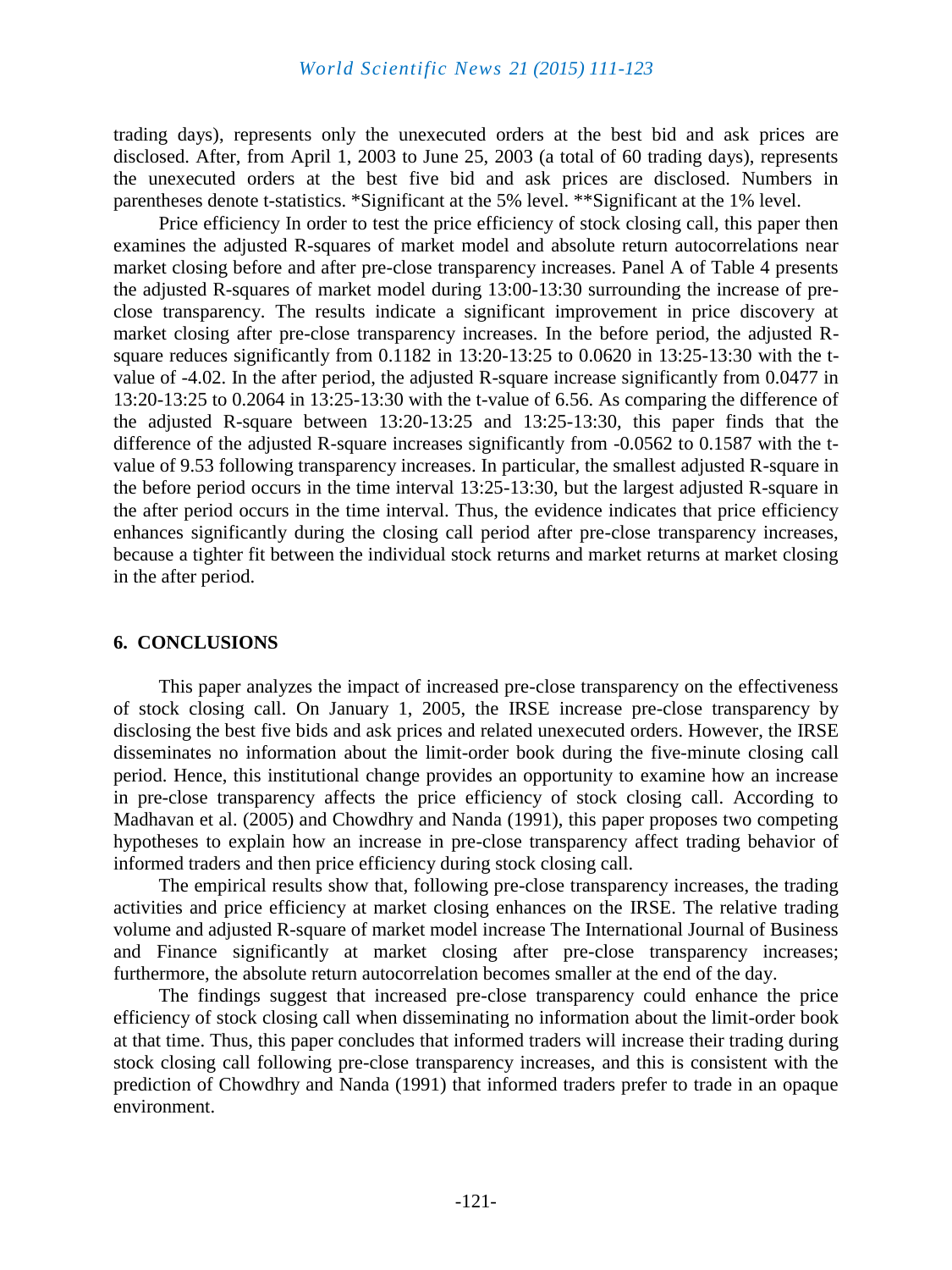This paper examines the relationship between pre-close transparency and price efficiency at market closing in a comprehensive way. However, due to the limited availability of intraday data, this paper does not have access to information on each trader's type (e.g., individual investors versus institutional investors) which could provide more detailed regarding the relationship of pre-close transparency and informational efficiency at market closing. How individual and institutional investors trade at marketing closing surrounding pre-close transparency increases is an interesting topic for future research.

#### **References**

- [1] Baruch, S. (2005). "Who Benefits from an Open Limit-Order Book?," *Journal of Business,* 78(4), 1267-1306.
- [2] Boehmer, E., Saar, G. and L. Yu (2005). "Lifting the Veil: An Analysis of Pre-Trade Transparency at the NYSE," *Journal of Finance,* 60(2), 783-815.
- [3] Chowdhry, B. and V. Nanda (1991). "Multi-Market Trading and Market Liquidity," *Review of Financial Studies,* 4(3), 483-511.
- [4] Chung, K. and C. Chuwonganant (2009). "Transparency and Market Quality: Evidence from SuperMontage," *Journal of Financial Intermediation,* 18(1), 93-111.
- [5] Comerton-Forde, C., Lau, S. and T. McInish (2007). "Opening and Closing Behavior Following the Introduction of Call Auctions in Singapore," *Pacific-Basin Finance Journal,* 15(1), 18-35.
- [6] CY Comerton-Forde, C. and J. Rydge (2006). "The Influence of Call Auction Algorithm Rules on Market Efficiency," *Journal of Financial Markets*, 9(2), 199-222.
- [7] Grossman, S. and M. Miller (1988). "Liquidity and Market Structure," *Journal of Finance,* 43(3), 617-633.
- [8] Hendershott, T. and C. Jones (2005). "Island Goes Dark: Transparency, Fragmentation, and Regulation," *Review of Financial Studies,* 18(3), 743-793.
- [9] Hillion, P. and M. Suominen (1998). Deadline Effect of an Order Driven Market: An Analysis of the Last Trading Minute on the Paris Bourse. Global Equity Markets Conference Proceedings, Paris–Bourse and NYSE edited, Paris.
- [10] Hillion, P. and M. Suominen (2004). "The Manipulation of Closing Prices," *Journal of Financial Markets*, 7(4), 351-375.
- [11] Huang, Y. and P. Tsai (2008). "Effectiveness of Closing Call Auctions: Evidence from the Iran Stock Exchange," *Emerging Markets Finance and Trade*, 44(3), 5-20.
- [12] Madhavan, A. (1996). "Security Prices and Market Transparency," *Journal of Financial Intermediation,* 5(3), 255-283.
- [13] Madhavan, A., Porter, D. and D., Weaver (2005). "Should Securities Markets Be Transparent?," *Journal of Financial Markets,* 8(3), 265-287.
- [14] O'Hara, M. (1995). Market Microstructure Theory.Blackwell Publishers, Cambridge.